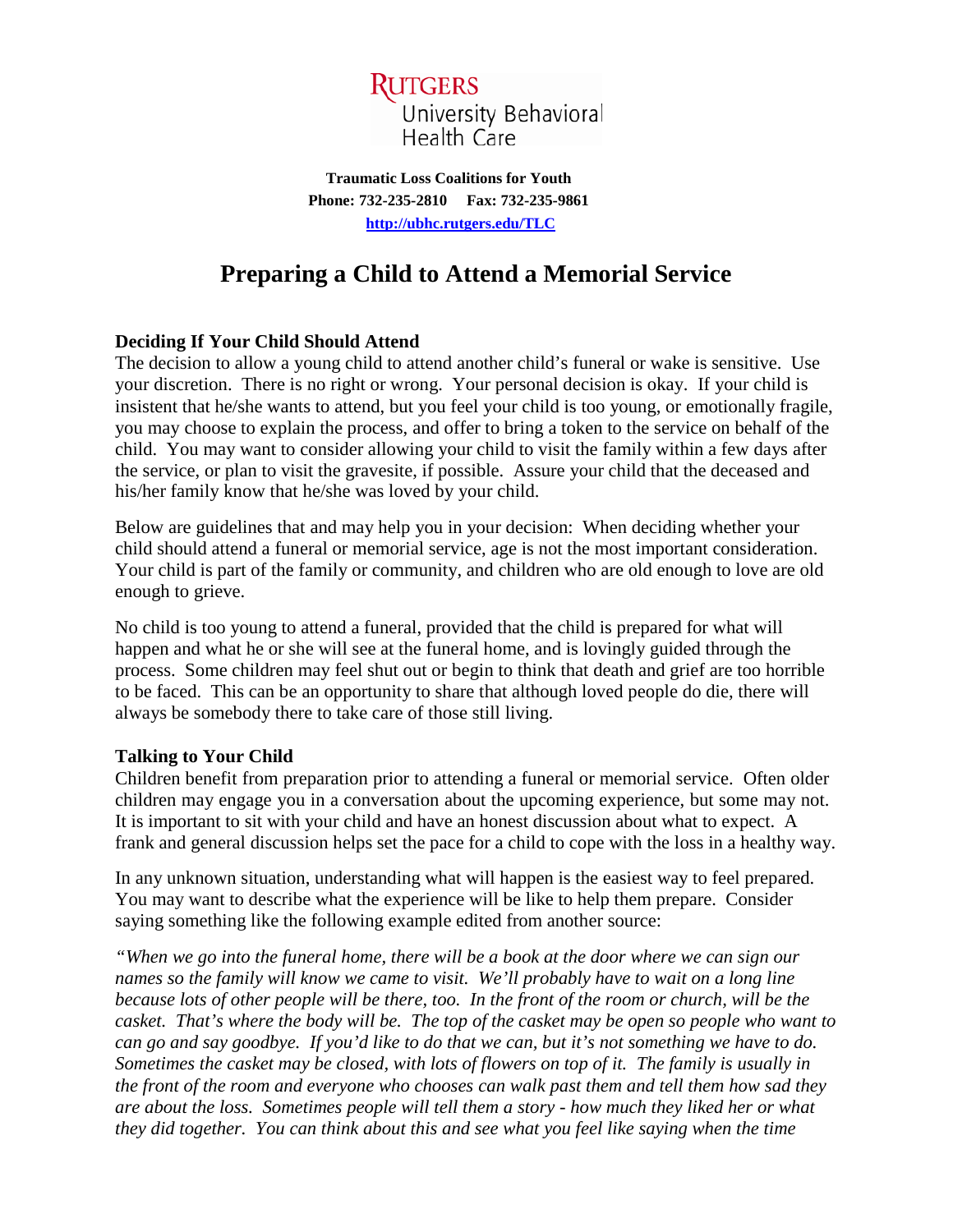*comes. If you don't want to say anything, that's okay, too, or you can simply say, "I'm sorry." There will probably be pictures of her and her family and friends around the room, or a video playing. As the time to visit is coming to an end, a member of the clergy may lead those still there in a prayer. You may not be familiar with all the religious practices, or rituals, but that is okay. It is important to respect how the family's religion responds to a person's death. Do you have any questions?"* 

**Children may be nervous about what to do or say when approaching the immediate family members of the deceased. Explain that it is okay to simply give them a hug, shake their hand or give them a reassuring nod. Some appropriate things to say are:**

- $\Box$  I came because I care
- $\Box$  I am sorry, and I miss her, too
- $\Box$  I am thinking about you; I am here for you

**Explain that even though this is a very sad time, they may be surprised to see that not everybody will be crying, and they may even feel a sense of calmness. It is normal to have moments of peace, as well as crying.**

### **Finally, encourage children to support each other in the days following the services:**

- $\Box$  Check in with each other
- $\Box$  Do things to distract your mind
- $\Box$  Take breaks from grief
- $\Box$  Spend more time together
- $\Box$  Reach out to school counselors or other adults if you are struggling with your grief

### **Levels of Participation**

Participation can bring great comfort to the grieving. Acting out time honored traditions, or expressing our love and feelings of loss in a funeral or memorial service can help children, as well as adults, acknowledge the importance of our loved ones and our relationship with them. It is a final gift to the deceased, and helps us to move forward with our lives.

### **Some ways that people may participate are:**

- $\Box$  Saying a few words or reading something to those present
- $\Box$  Friends and schoolmates may bring condolence or Mass cards which can be placed in a basket near the door
- $\Box$  Some family and friends may have ordered floral arrangements, which were delivered and set up prior to the service.

### **Accompany your child to the funeral**

Teens may want to go to the wake and funeral with their friends and may not want a parent to accompany them. Please let your teen know you completely understand and support their need to be with their friends during this sad time. Also let them know you understand how difficult it is to say goodbye to a friend. Tell them you would like to attend the wake and funeral but assure them that you will stay in the background and not interfere in their grief work with their friends.

**Please do not hesitate to contact school administration or your child's teacher should you desire further assistance. Counselors will be available at school. Please call if you would like a counselor to see your child prior to, or after, the service.**